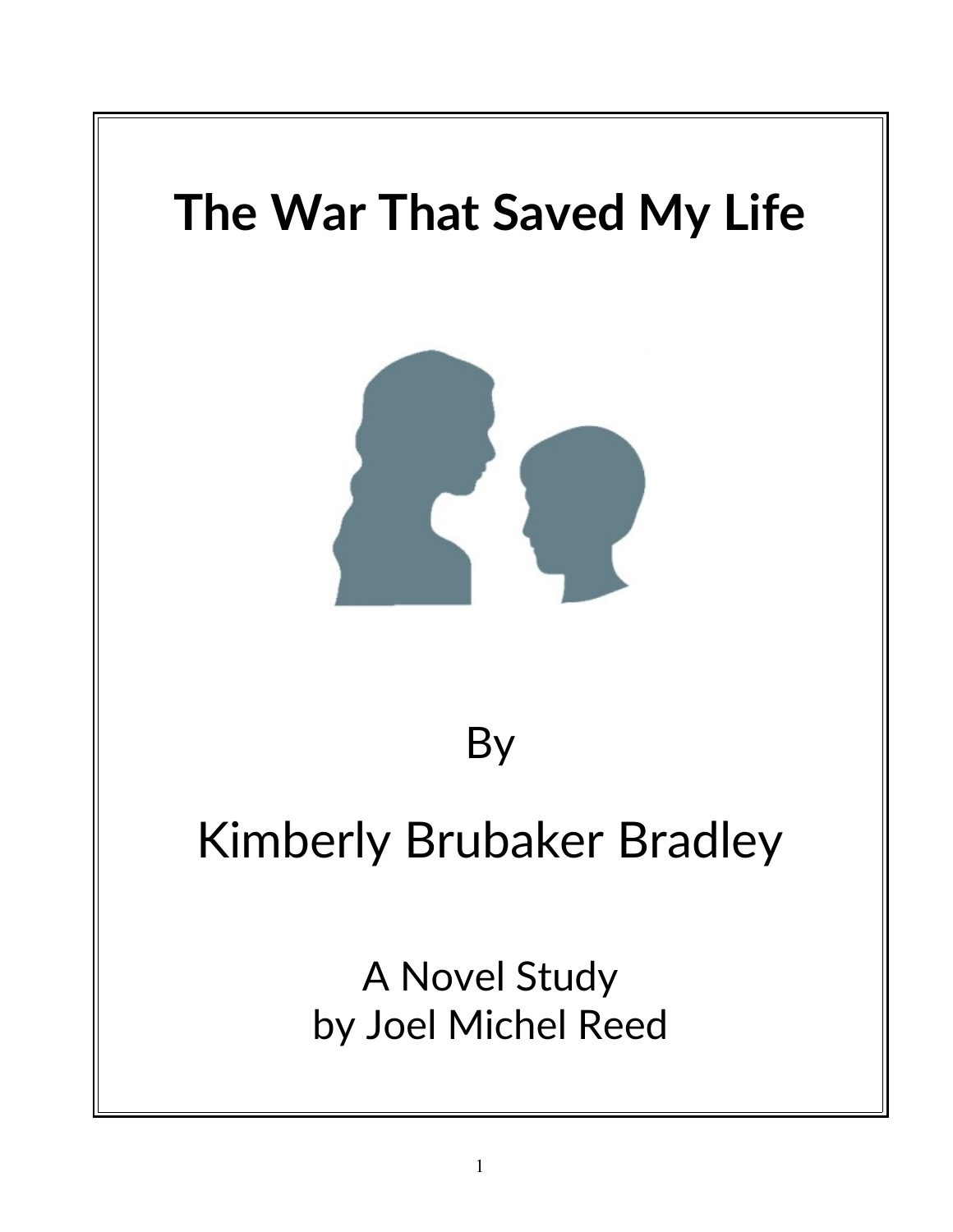*By Kimberly Brubaker Bradley*



## **Table of Contents**

| <b>Suggestions and Expectations</b> | 3  |
|-------------------------------------|----|
|                                     |    |
| List of Skills                      | 4  |
|                                     |    |
| Synopsis / Author Biography         | 5  |
|                                     |    |
| <b>Student Checklist</b>            | 6  |
| Reproducible Student Booklet        |    |
|                                     |    |
| <b>Answer Key</b>                   | 63 |

**About the author:** Joel Reed has over 70 published novel studies and is the author of four novels. For information on his work and literature, please visit [www.reednovelstudies.com](http://www.reednovelstudies.com/)

> Copyright © 2016 Joel Reed Revisions Completed in 2022 All rights reserved by author. Permission to copy for single classroom use only. Electronic distribution limited to single classroom use only. Not for public display.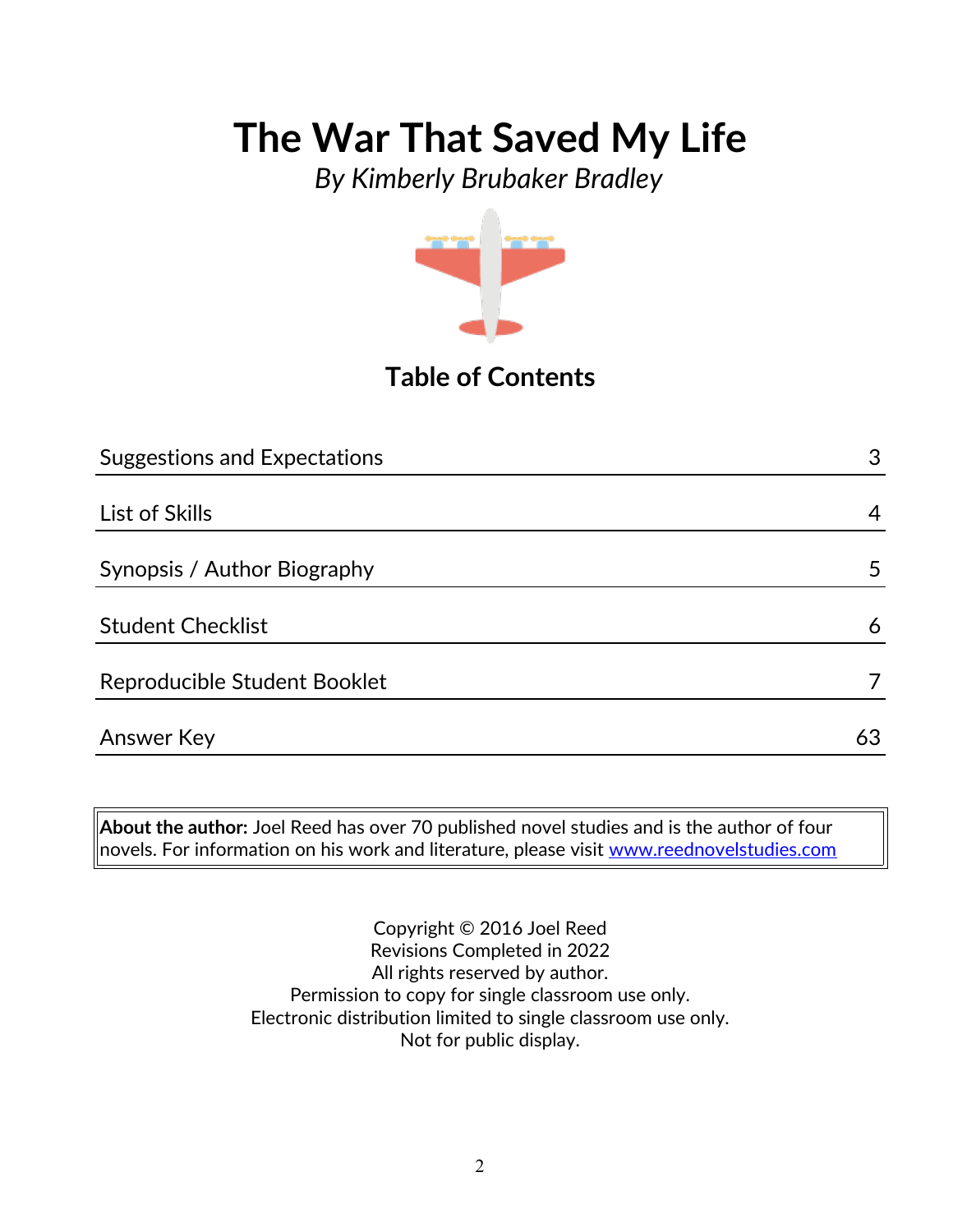*By Kimberly Brubaker Bradley*

## **Suggestions and Expectations**

This curriculum unit can be used in a variety of ways. Each section of the novel study focuses on one or two chapters of *The War That Saved My Life* and is comprised of five of the following different activities:

- Before You Read
- Vocabulary Building
- **Comprehension Questions**
- **Language Activities**
- **Extension Activities**

#### **Links with the Common Core Standards (U.S.)**

Many of the activities included in this curriculum unit are supported by the Common Core Standards. The *Reading Standards for Literature,* makes reference to:

- a) determining the meaning of words and phrases. . . including figurative language;
- b) explaining how a series of chapters fits together to provide the overall structure;
- c) compare and contrast two characters;
- d) determine how characters … respond to challenges;
- e) drawing inferences from the text;
- f) determining a theme of a story . . . **and many others.**

A principal expectation of the unit is that students will develop their skills in reading, writing, listening and oral communication, as well as in reasoning and critical thinking. Students will also be expected to provide clear answers to questions and well-constructed explanations. It is critical as well that students be able to relate events and the feelings of characters to their own lives and experiences and describe their own interpretation of a particular passage.

A strength of the unit is that students can work on the activities at their own pace. Every activity need not be completed by all students. A **portfolio cover** is included (p.7) so that students may organize their work and keep it all in one place. A **Student Checklist** is also included (p.6) so that a record of completed work may be recorded.

**Themes** which may be taught in conjunction with the novel include growing up, overcoming violence, respect for authority, abuse, facing difficult circumstances.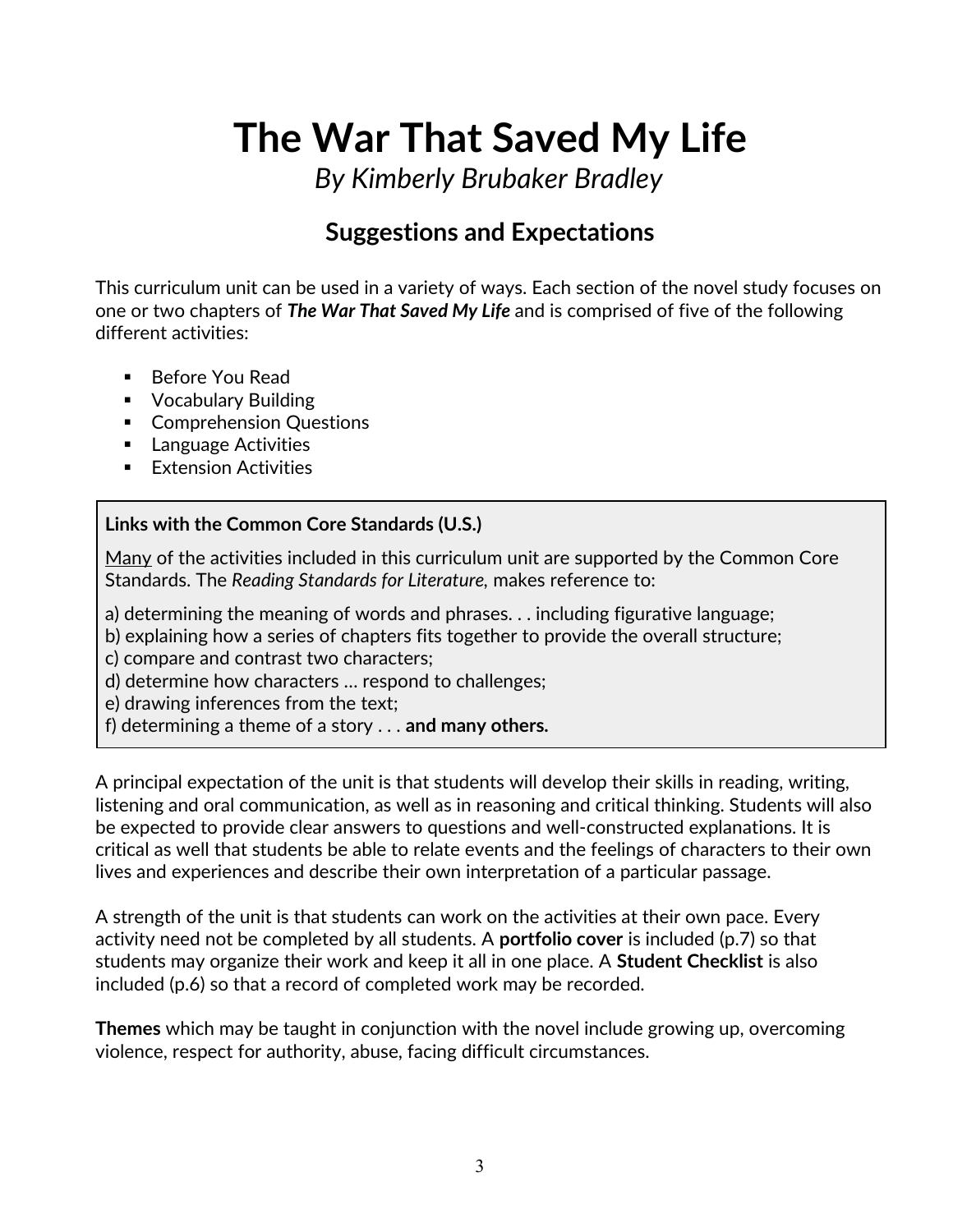*By Kimberly Brubaker Bradley*

## **List of Skills**

#### **Vocabulary Development**

- 1. Locating descriptive words/phrases 7. Use of singular/plural nouns
- 2. Listing synonyms/homonyms 8. Listing compound words
- 3. Identifying/creating *alliteration* 9. Identifying parts of speech
- 
- 
- 

#### **Setting Activities**

1. Summarize the details of a setting

#### **Plot Activities**

- 1. Complete a *time line* of events 4. Identify *cliffhangers*
- 
- 3. Complete a story pyramid 6. Identify foreshadowing

#### **Character Activities**

- 
- 

#### **Creative and Critical Thinking**

- 
- 2. Write a newspaper story 6. Write a book review
- 
- 

#### **Art Activities**

- 
- 
- 
- 
- 
- 4. Use of capitals and punctuation 10. Determining alphabetical order
- 5. Identifying syllables 11. Identify *personification*
- 6. Identify *anagrams* 12. Identify/create *similes*

- 
- 2. Identify conflict in the story 5. Identify the climax of the novel
	-
- 1. Determine character traits 3. Relating personal experiences
- 2. Casting a feature film 4. Complete a character comparison
- 1. Complete research projects 5. Write about personal feelings
	-
- 3. Participate in a talk show 7. Complete an Observation Sheet
- 4. Conduct an interview 8. Complete a KWS Chart
- 1. A Storyboard 3. Design a cover for the novel
- 2. Create a collage 4. Create a comic strip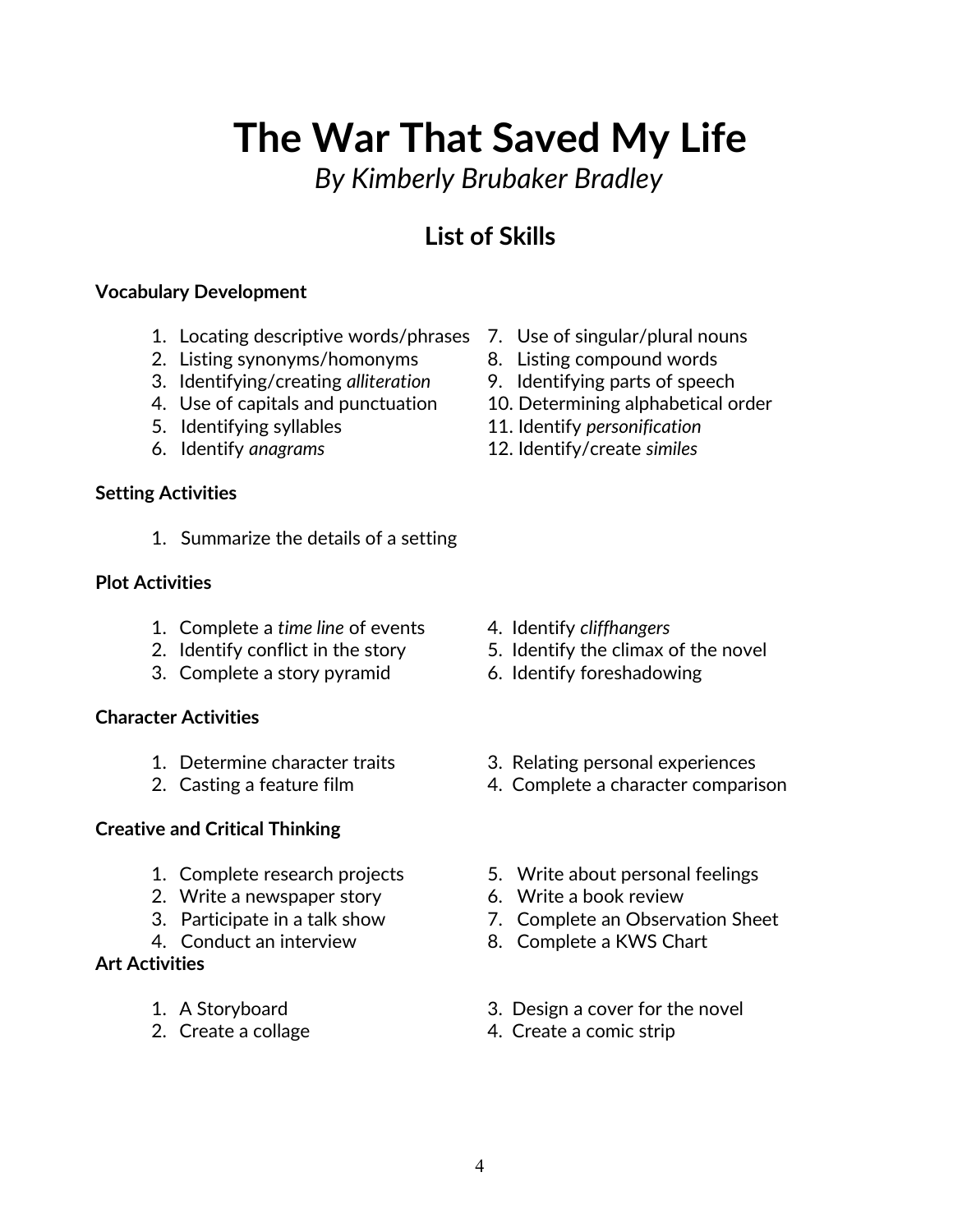*By Kimberly Brubaker Bradley*



### **Synopsis**

Ten-year-old Ada has never left her one-room apartment. Her mother is too humiliated by Ada's twisted foot to let her outside. So when her little brother, Jamie, is shipped out of London to escape the war, Ada doesn't waste a minute – She sneaks out to join him.

So begins a new adventure for Ada, and for Susan Smith, the woman who is forced to take the two kids in. As Ada teaches herself to ride a pony, learns to read, and watches for German spies, she begins to trust Susan – and Susan begins to love Ada and Jamie. But in the end, will their bond be enough to hold them together through wartime? Or will Ada and her brother fall back into the cruel hands of their mother?

A complete synopsis and other helpful reviews can be found on the following website: https://en.wikipedia.org/wiki/The\_War\_That\_Saved\_My\_Life **(Warning: Website contains plot spoilers)**

> **Author Biography** *Kimberly Brubaker Bradley*

Kimberly Brubaker Bradley [\(www.kimberlybrubakerbradley.com\)](http://www.kimberlybrubakerbradley.com/), a longtime Anglophile, first became interested in World War II evacuees when her mother read *Bedknobs and Broomsticks* out loud at bedtime. Her historical fiction has garnered great acclaim: *Jefferson's Sons* received four starred reviews, *Ruthie's Gift* was a *Publishers Weekly* Flying Start, and *For Freedom* was an IRA Teachers' Choice and Bank Street College Best Book of the Year. Ms. Bradley lives with her family in Bristol, Tennessee.



Biography courtesy of the publisher: *Dial Books For Young Readers*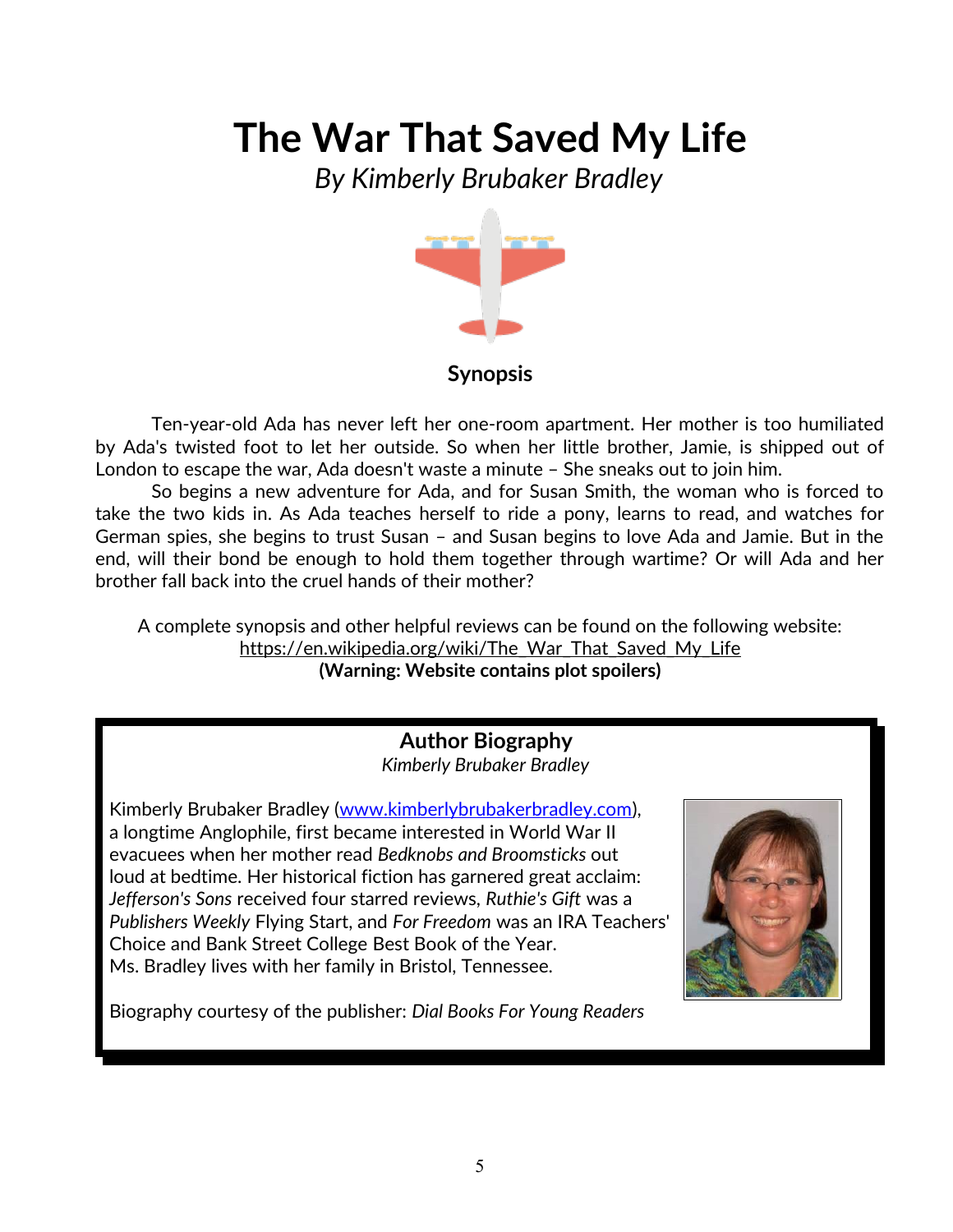*By Kimberly Brubaker Bradley*



**Student Checklist**

Student Name

| Assignment | Grade / Level | Comments |
|------------|---------------|----------|
|            |               |          |
|            |               |          |
|            |               |          |
|            |               |          |
|            |               |          |
|            |               |          |
|            |               |          |
|            |               |          |
|            |               |          |
|            |               |          |
|            |               |          |
|            |               |          |
|            |               |          |
|            |               |          |
|            |               |          |
|            |               |          |
|            |               |          |
|            |               |          |
|            |               |          |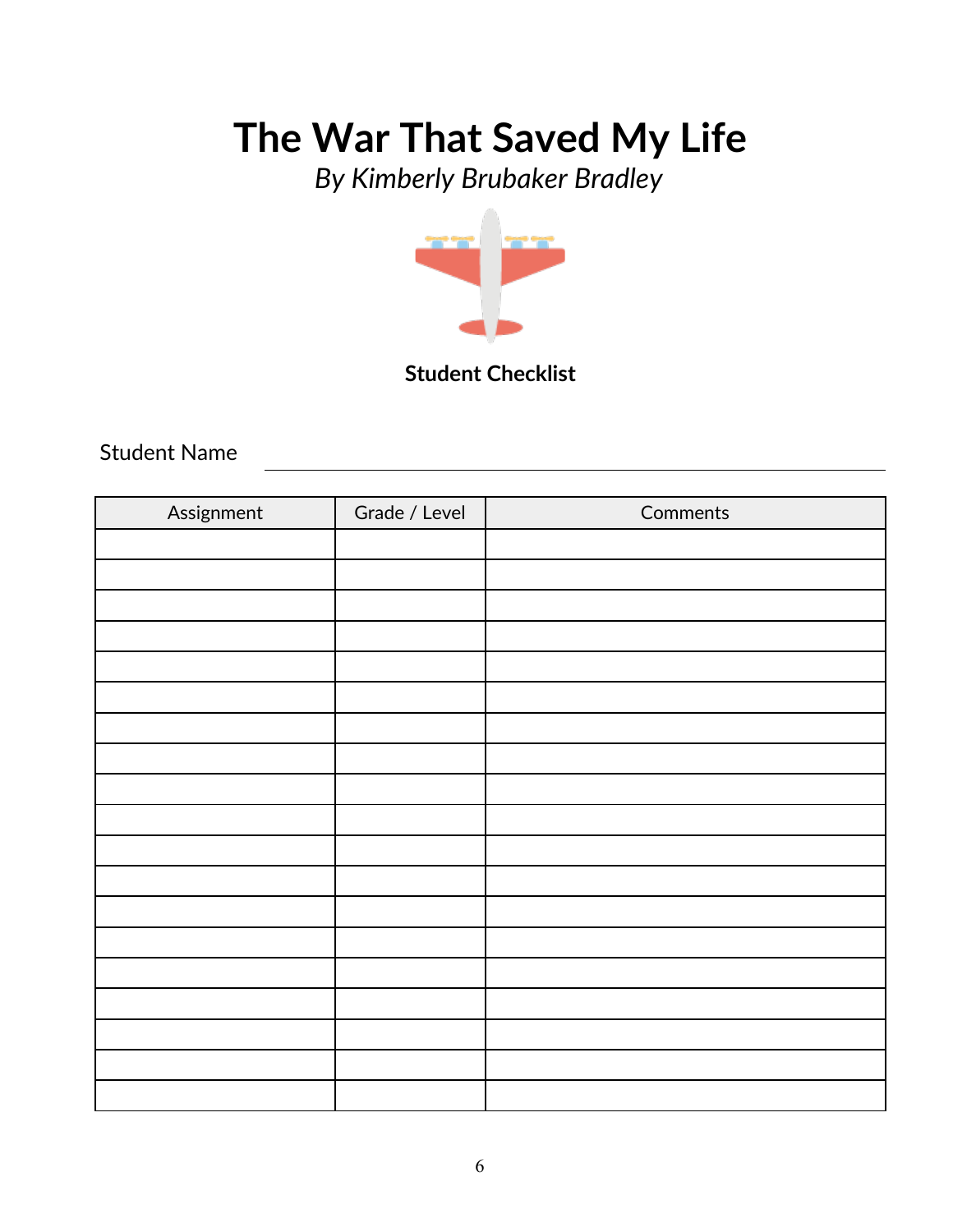

*By Kimberly Brubaker Bradley*

Name: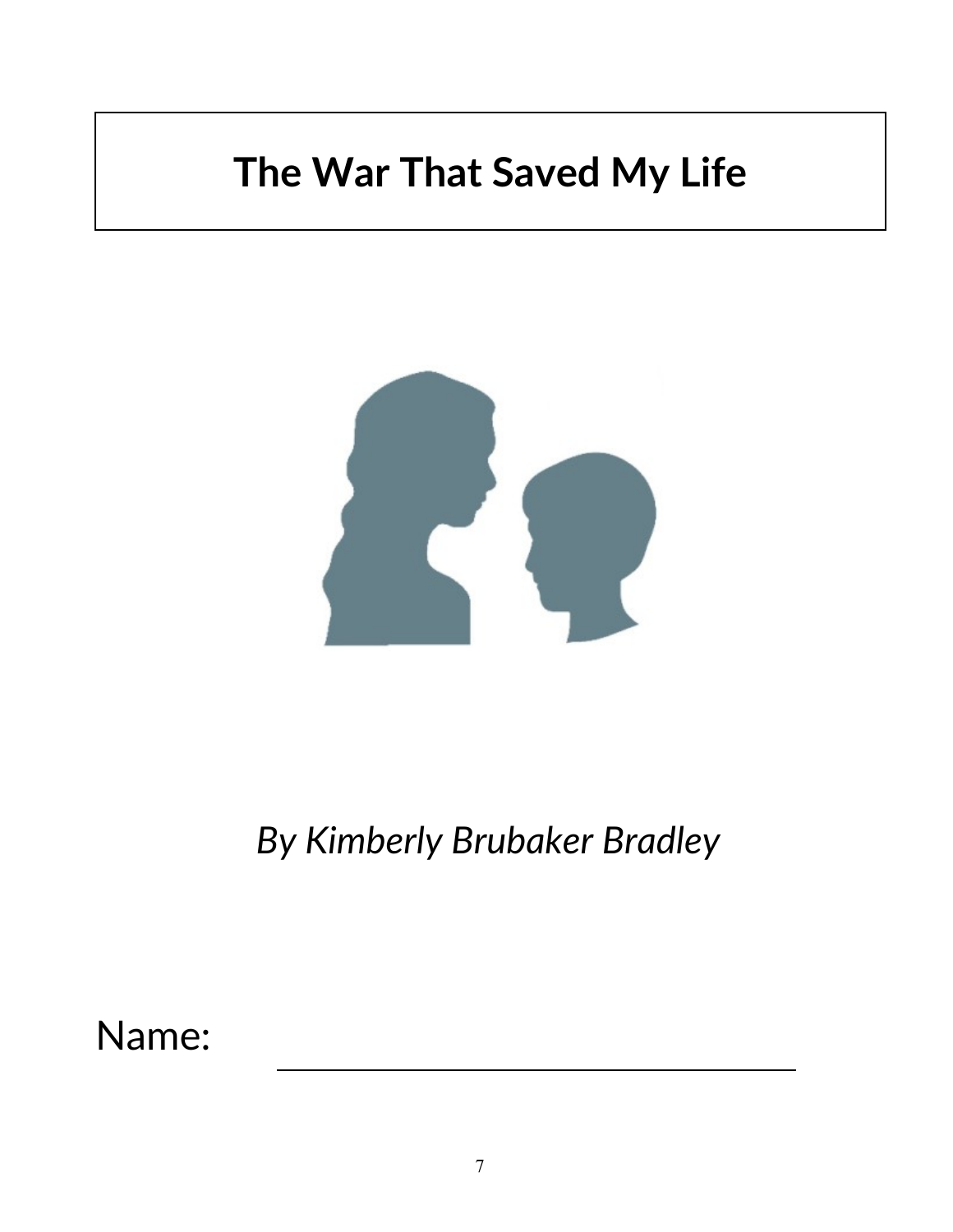*By Kimberly Brubaker Bradley*



## **Chapters 1-4**



### **Before you read the chapter**:

The **protagonist** in most novels features the main character or "good guy". Think back on some of your favorite characters from past novels you have read or movies you've seen. What do you think makes for an especially interesting **protagonist**?



### **Vocabulary:**

**Synonyms** are words that means the same (or nearly the same) as another word, and **antonyms** are words that means the opposite of another word. Your task is to write two different antonyms and two different synonyms for each of the words listed in the chart below.

| Word   | Synonyms | <b>Antonyms</b> |
|--------|----------|-----------------|
| Abuse  |          |                 |
|        |          |                 |
| Friend |          |                 |
|        |          |                 |
|        |          |                 |
| Strong |          |                 |
| Tender |          |                 |
|        |          |                 |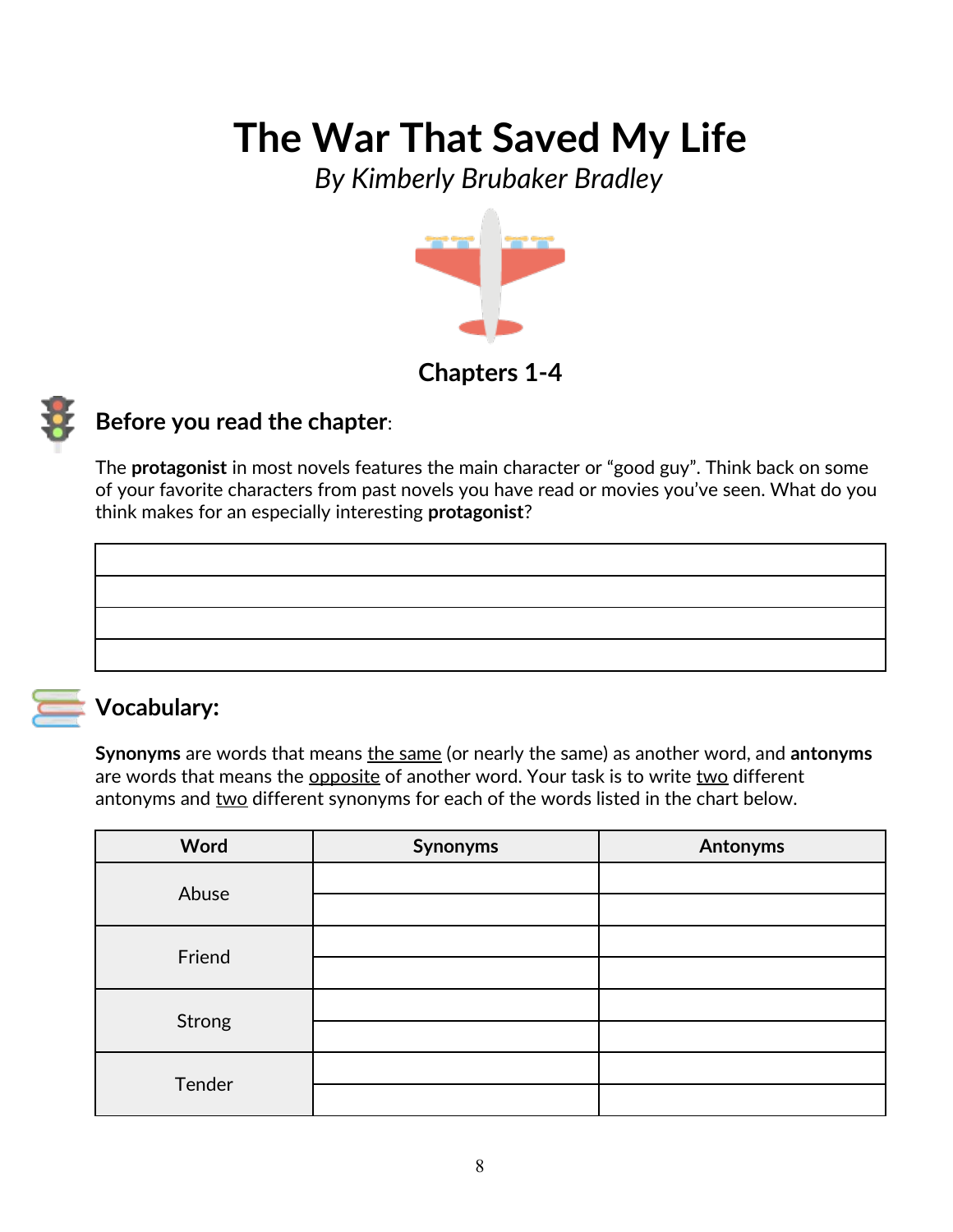| Necessary   |  |
|-------------|--|
|             |  |
|             |  |
| Faithful    |  |
| Fascinating |  |
|             |  |



1. Briefly describe the setting of our story as Chapter One begins.

2. Briefly describe how Mam treated Ada and Jamie differently.

3. Why do you think Mam had such a hard time accepting Ada's disability?

4. Put yourself in Ada's shoes. How would you feel being a prisoner in your own home?

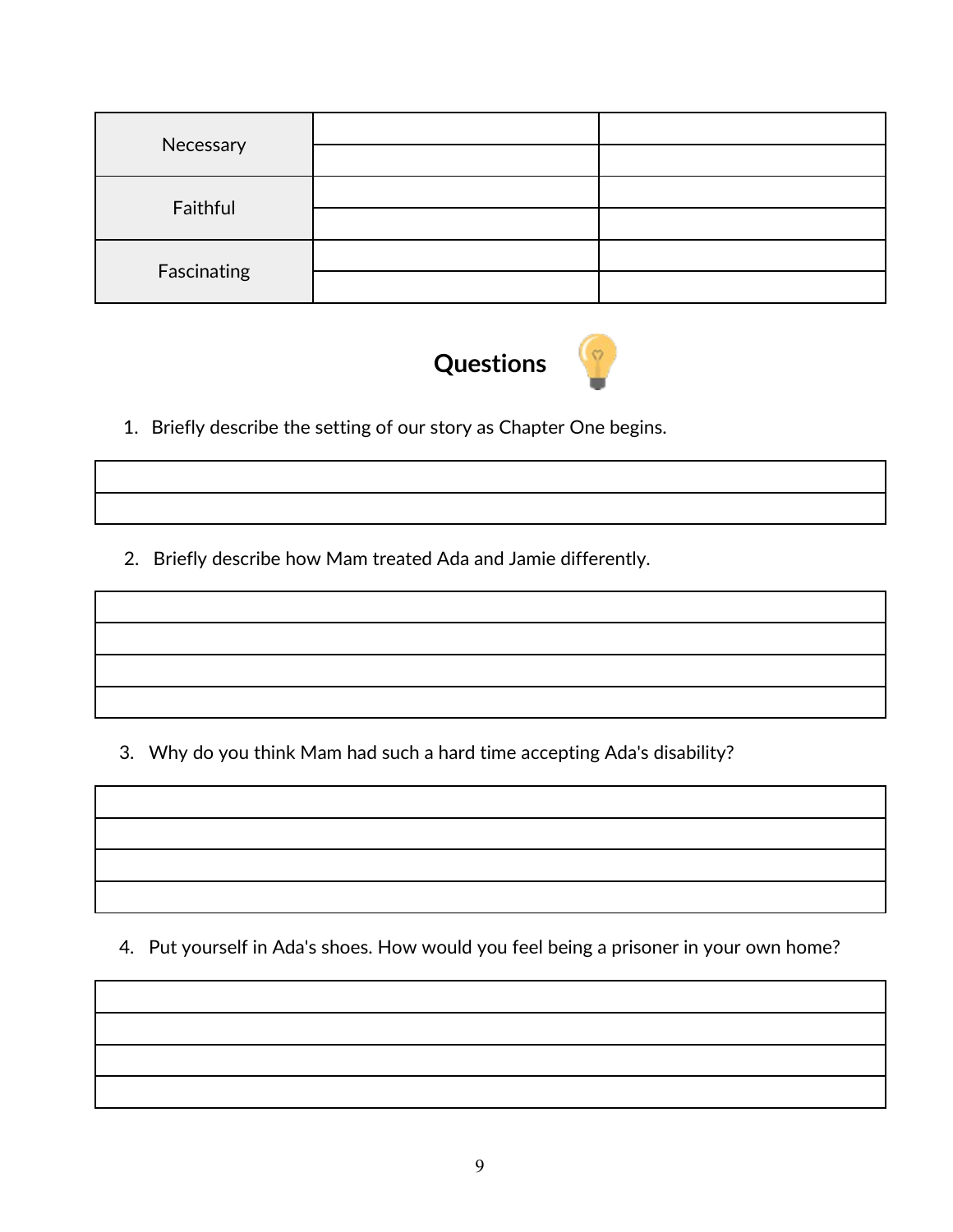5. Why did Mam punish Ada when Jamie was caught stealing?

6. Why did Mam want Ada to stay at home, rather than send her away to the country?

7. Why did Stephen White believe that Ada had a mental disability?



**A**. There are many writers that enjoy using **alliteration –** a literary device is where the author repeats the same sound at the beginning of several words. Here's an example of an alliteration: "**g**rousing, **g**rouching, **g**rumbling, **g**riping about something or other."



Using your imagination, create your own examples of **alliteration** from the following topics. Each example must contain a minimum of three words.

| The sounds of war.                         |  |
|--------------------------------------------|--|
| The sights of the countryside.             |  |
| Alliteration from<br>your own imagination. |  |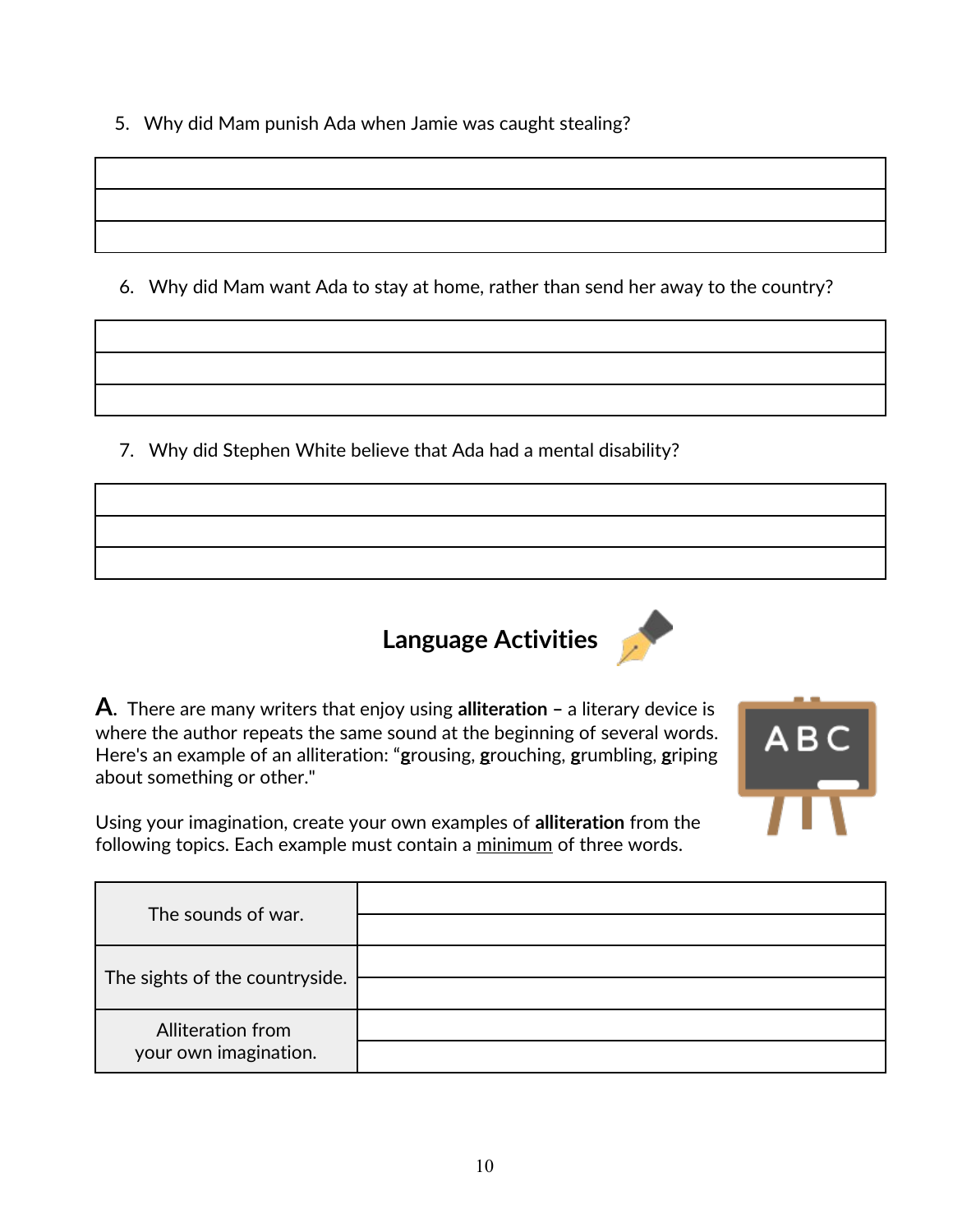## **B. Anagrams**

An **anagram** is a word that is formed by changing the order of the letters of another word. For example, the letters in the word **LEADING** can also form the word **DEALING**. Follow these directions to form the anagrams:



Using the word in the left-hand column move [all of] the letters around in any order to form brand new words. Find as many new words as possible for each word.

| Word    | <b>Anagrams</b> |
|---------|-----------------|
| War     |                 |
| Deliver |                 |
| Aspired |                 |
| Reigns  |                 |
| Derail  |                 |
| Palest  |                 |
| Least   |                 |

## **C. Self Reflection**

Take a few minutes to answer the following questions on the topic of *self reflection*.

| How would you describe your own character and actions toward others? |
|----------------------------------------------------------------------|
|                                                                      |
|                                                                      |
|                                                                      |
| What would you consider to be your biggest strength?                 |
|                                                                      |
|                                                                      |
|                                                                      |
| What would you consider to be your biggest weakness or flaw?         |
|                                                                      |
|                                                                      |
|                                                                      |